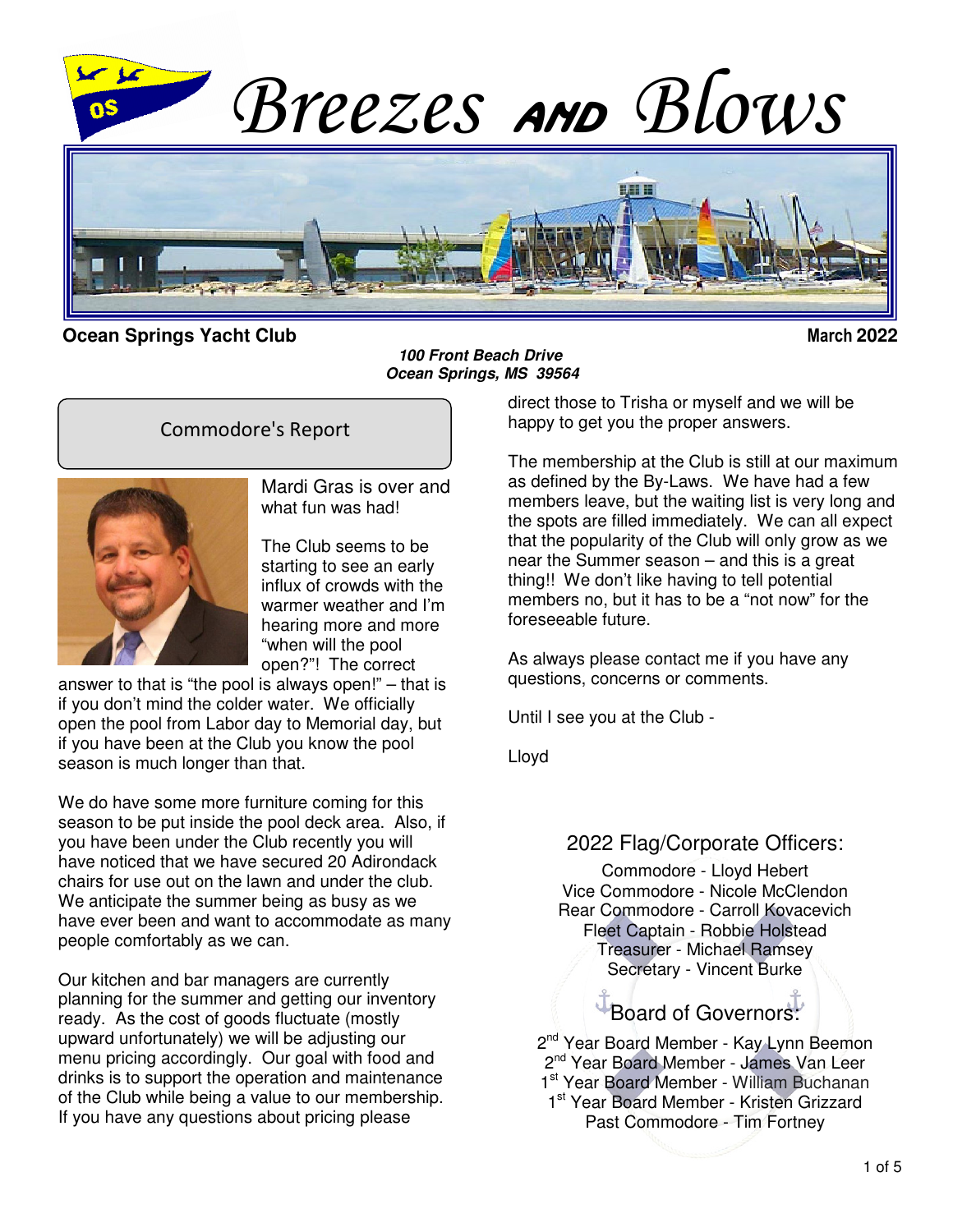

# From the Rear Commodore, Carroll Kovacevich



The pool furniture has been ordered so hopefully we will have the order before the weather gets warmer and the days get longer.

We need everyone's help to maximize our parking availabilty. Again as the weather gets warmer and the days get longer activities will increase as well as parking. Please be

aware of how you park and where you park. Also remember all golf carts should park behind the club. Thanks!

I"ll leave you with this thought....

THE IRISH ARE COMING!! THE IRISH ARE COMING!!

Carroll

 $\overline{1}$ 

From the Fleet Captain, Robbie Holstead FleetCaptain@OSYC.com



Greetings from your Fleet Captain -

Spring is right around the corner, the weather is warming and our club is full of activity. Sailors will be out on the beach soon getting ready for sailing season.

Typically club boats are

available to members when the time changes in March, this year it does so March 13 until fall change, November 6, 2022. We are working with our website designer to switch to all online registration and reservation for use of the boats.

Using this online system will streamline this for members and the authorized party(s) of OSYC/OSSS for boat checkout and use. As soon as this is up and running at OSYC website, all members will receive notification by email.

Dates for summer youth camps are below.

| <b>Session</b>                | <b>Dates</b>              |
|-------------------------------|---------------------------|
| Session one                   | June 6-17                 |
| Session two                   | June 27-July 8            |
| Session three July 11-July 22 |                           |
| Session four                  | July 25-July 29-Adventure |
| Camp                          |                           |
| Regatta                       | July 30                   |

2022 Summer Sailing Youth Camps

Registration will open mid-March on RegattaNetwork.com, same as in previous years. This year's camps will follow a new setup. Registration will be open for club members for two weeks prior to opening to the general public. This year's camps will be slightly different; camps will be more structured and follow a more disciplined sailing syllabus, camps will be limited to 20 campers per session and there will be only one camp per day. We will not be splitting camps into morning and afternoon sessions. Parents or guardians will be required to be present for a brief mandatory informational meeting on the 1<sup>st</sup> morning of the camp (each session). More information on these camps will be forthcoming from the OSYC office.

2022 Hobie Youth Wave Championship

OSYC has the good fortune of having the Hobie Class Association/North America Youth Director, Danielle Zwerg, as a member of our club. In conjunction with our scheduled regatta June 20-24, the Hobie 20's North American Championship, we will be hosting the Hobie Wave Youth North American Championship. This will bring great exposure to our club and help youth sailing in our area as well as nationwide!!!

Looking forward to seeing everyone at OSYC and on the water.

Robbie Holstead Fleet Captain 2 of 5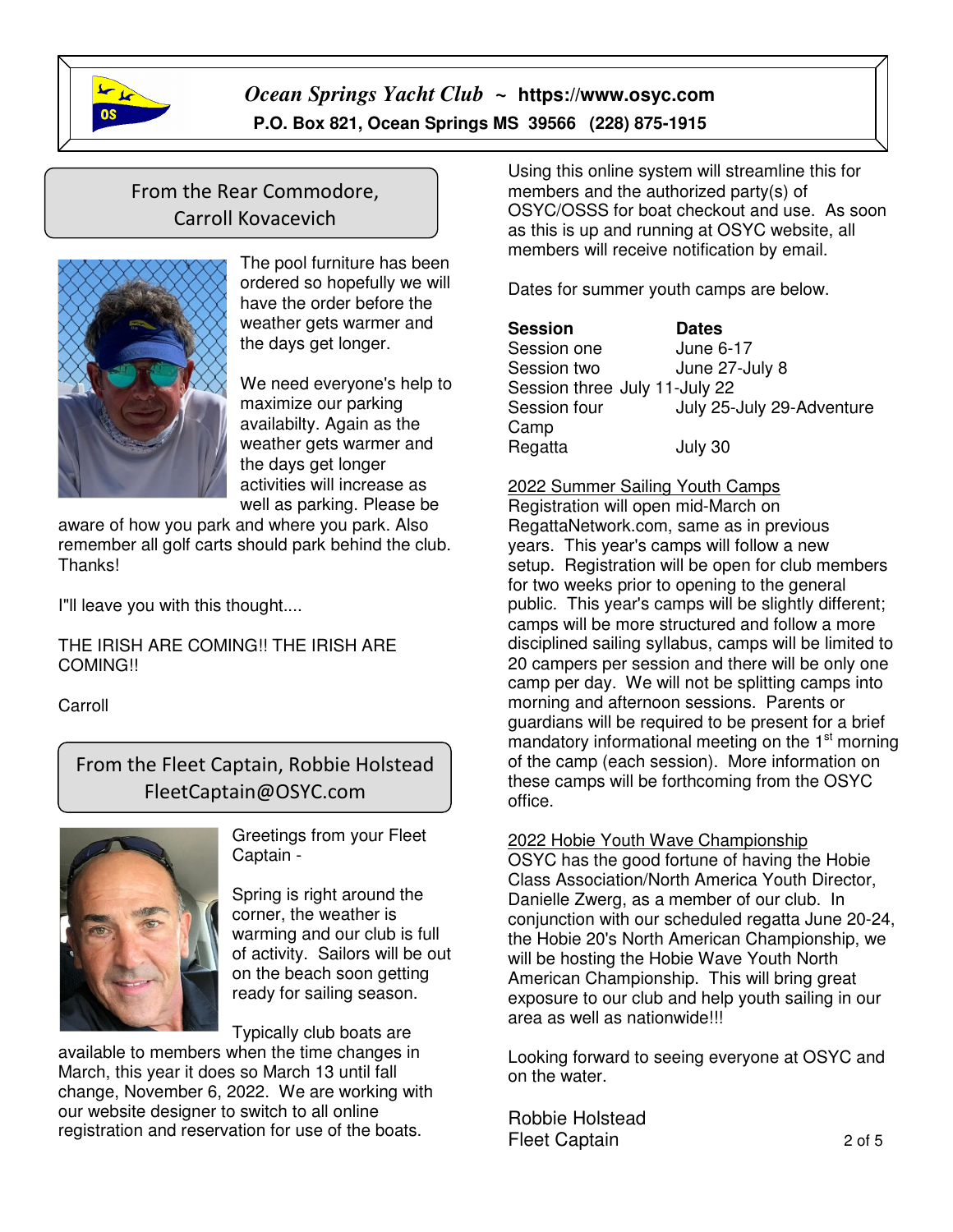

# 2022 OSYC/OSSS Regatta Schedule

April 8, 9, & 10 2022 Midwinters East and April Fools Regatta

 $\tilde{\chi}$  . April 30 - May 1 1699 Regatta

> May 28 & 29 Slip to Ship Regatta

June 11 & 12 Chapman Regatta / Mississippi Coast Yachting Association OSYC hosting with SRYC

> June 18 Round the Horn

June 20-24 Hobie 20 North American Championship and Hobie Wave Youth NA Championship

> July 9 & 10 Island Hop

August 27 & 28 Katrina Memorial OSYC Club Wave Championship

> October 22 & 23 Shearwater Regatta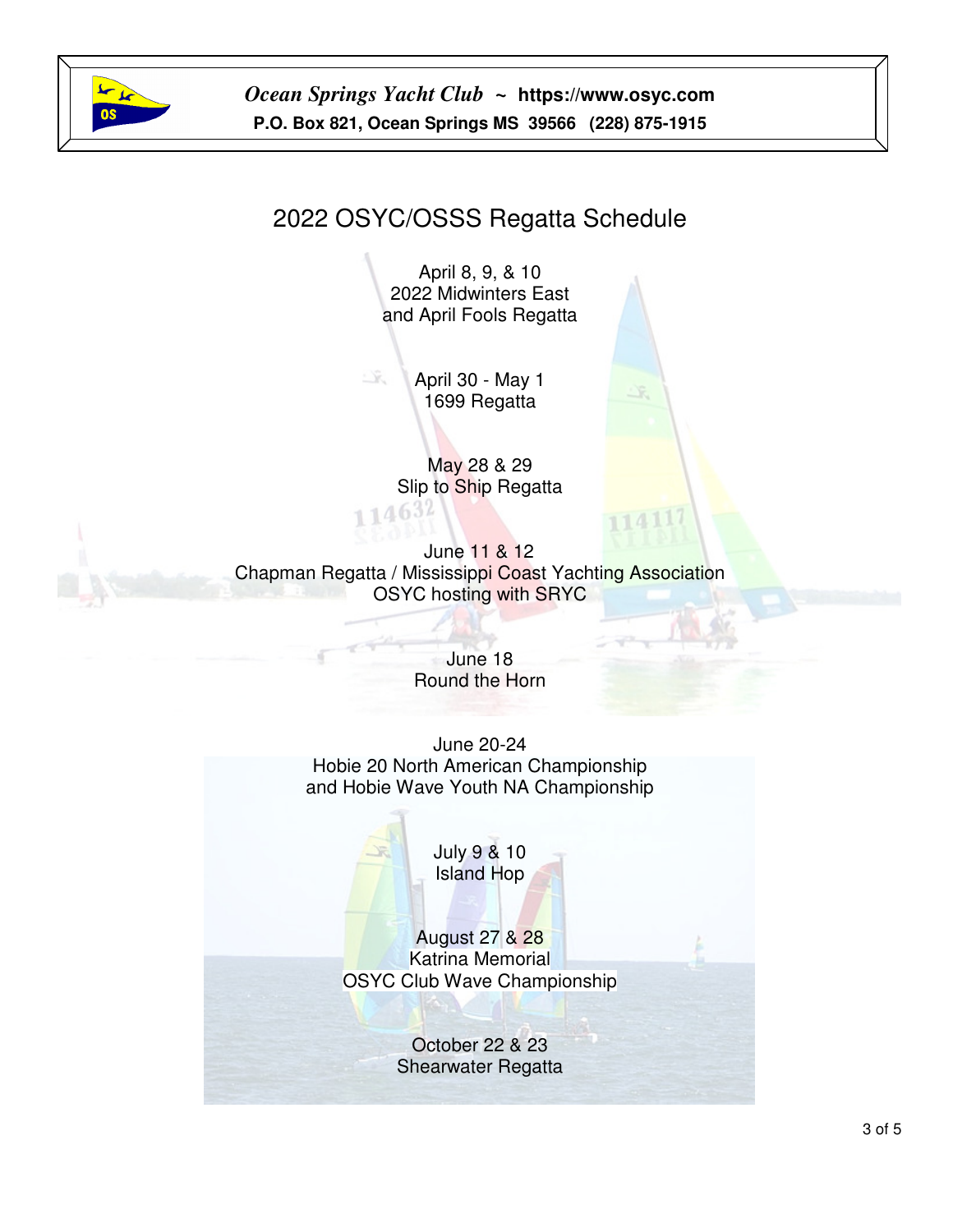

# From your Ocean Springs Sailing Squadron



**New Board 2022**  The Ocean Springs Sailing Squadron has elected a new board this year (2022):

Ronny Bond- President

Michael McNeir- Vice President

Krista Vind- Secretary

Kenny Boudreaux- Treasurer

Missy Partyka- 1st year Board of Directors

Robbie Holstead – Fleet Captain

#### **Please, Donate!!!**

amazonsmile

The Ocean Springs Sailing Squadron is an IRS 501(c)(3) charity that is charged with overseeing and promoting sailing activities at OSYC. One-way members

of OSYC can easily donate to this charity is through the Amazon Smile Program… Please consider us when you make everyday purchases on Amazon.

#### **Please, Volunteer!**

Regatta season is quickly approaching so the OSSS is reaching out to Members that would like to volunteer for one or all of the exciting regattas planned for this sailing season. Below we have put together a list of positions that we need to fill, please consider helping out in any way you can.

#### **RACE VOLUNTEERS:**

The Ocean Springs Yacht Club and the Ocean Springs Sailing Squadron (OSSS) regattas and the regatta program would not be successful if it was not for the enthusiastic volunteers who help run the events throughout the season. There are three principal areas of event race committee activities which are all overseen by a Regatta Chairperson and/or a Principal Race Officer (PRO):

 **Race Committee Signal Boat** – Races are run and managed from the OSSS pontoon signal boat. Races are started and controlled by the PRO, with the assistance of a timer, signaler, sounder, and time and place recorders. This team oversees the set-up of the course, the schedule of races, communications with the racers and signal boats, and recording the starts and finishes.

 **Support Boats** – The support boat teams are responsible for setting up the marks of the racecourse and adjusting necessary for changing wind conditions. They are also important to the safe running of races, responding to assist any racers that may have an issue on the water.

 **On-Shore** – Land-based responsibilities typically include setting up race equipment, competitor check-in, helping with lunches for the volunteers, and scoring. At large regattas volunteers also oversee such activities as regatta meals, entertainment, and regatta merchandise.

Participating in a Race Committee is a great way to meet other members and to learn and expand your knowledge of sailboat racing. The easiest way to volunteer for a specific event is to contact one of the OSSS board members or the OSYC fleet captain. This will inform the Regatta Chair or PRO of your interest. You don't have to be a member of OSYC to volunteer for the race committee. The PRO will reach out to you in advance of the race to ensure that you are prepared and ready to join this exciting experience.

We appreciate your help and look forward to working with you.

In Sailing,

OSSS Treasurer Kenny Boudreaux